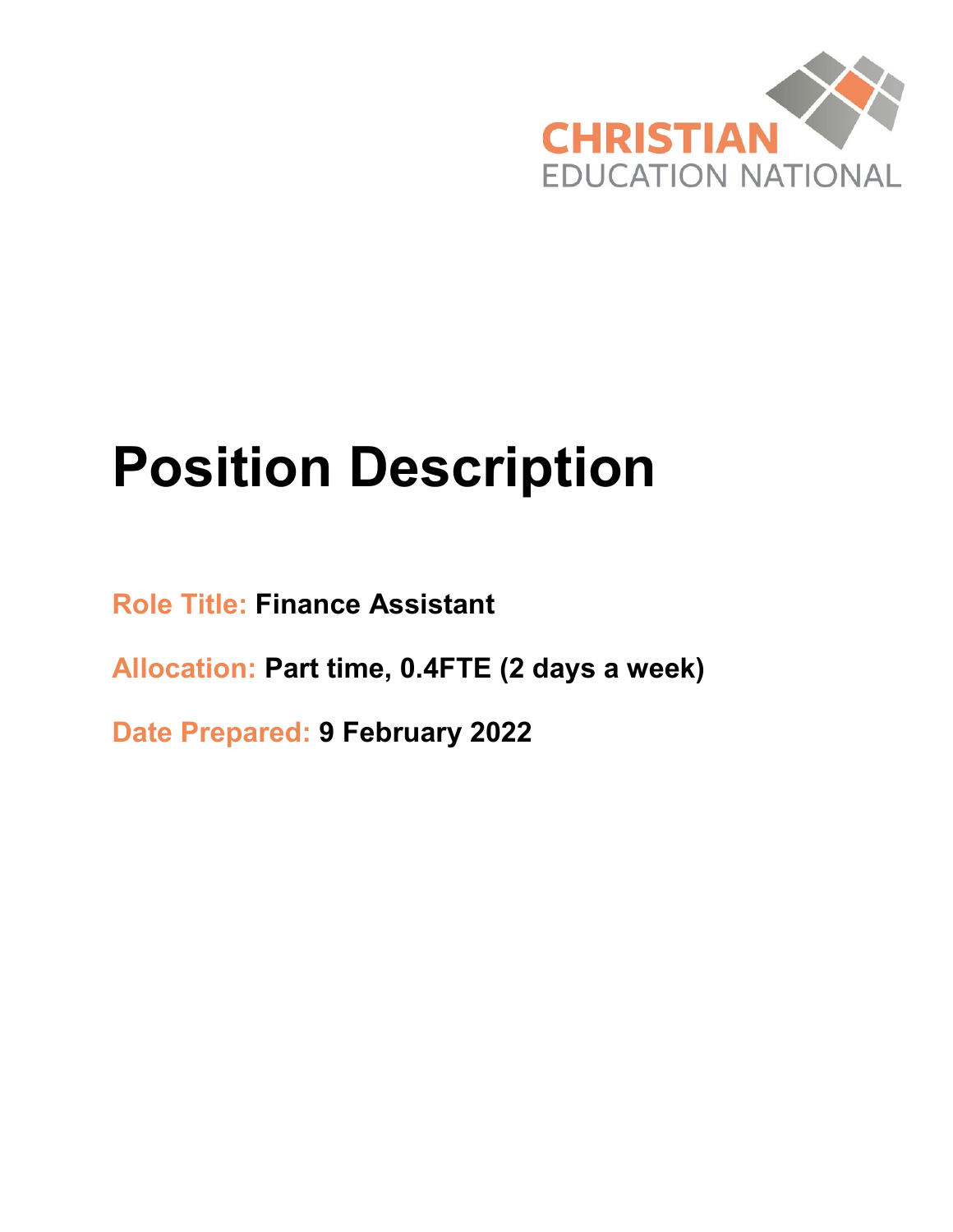# **POSITION DESCRIPTION:** Finance Assistant

#### **A. POSITION OVERVIEW**

The role of the Finance Assistant is to assist the Business Manager in the day to day handling of the CEN accounts (invoicing and payables).

#### **B. PERSONAL CHARACTERISTICS & GENERAL ROLE EXPECTATIONS**

The following attributes are important for the role:

- 1. An actively demonstrated personal Christian faith.
- 2. Respect, promote and work within the organisational authority structure of Christian Education National
- 3. A demonstrated commitment to serving Christ in Christian education as stipulated in the mission, vision and core values of Christian Education National (CEN).
- 4. Relevant qualifications and/or experience that are appropriate for this position.
- 5. An ability to communicate in a manner that maintains the respect of the wider Christian Education community.
- 6. High level communication and interpersonal skills in dealing with all members of the CEN community.
- 7. A willingness to work in harmony and close collaboration with other members of the Christian Education National team.
- 8. Personal qualities such as adaptability, initiative, versatility, enthusiasm, optimism and the ability to work within a constantly changing environment.
- 9. A demonstrated commitment to professional self-development in the field of Christian Education.

*NB. Copies of the Constitution, the Vision and Core Values Statement can be found on the CEN website*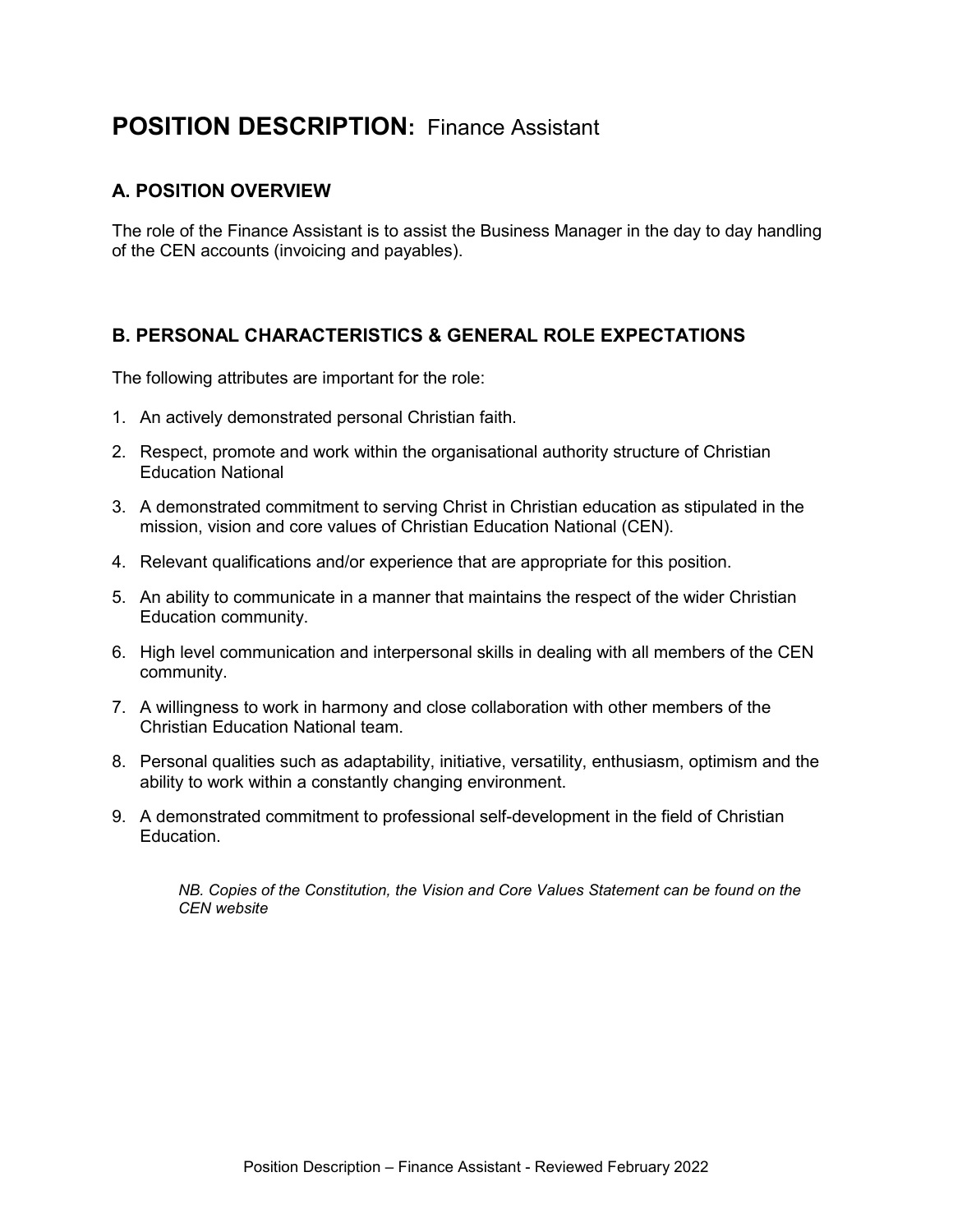### **C: MAIN FUNCTIONS & RESPONSIBILITIES**

| <b>Duties</b>                 | <b>Position Expectations</b>                                                                                                   |
|-------------------------------|--------------------------------------------------------------------------------------------------------------------------------|
| Payables                      | Record and process all invoices, ensure all costs are charged to<br>$\bullet$                                                  |
|                               | appropriate cost centres, seek approval to pay when<br>due and create bank file(s) on a weekly basis.                          |
|                               | Ensure all automatically generated payments are approved<br>٠                                                                  |
|                               | appropriately.                                                                                                                 |
|                               | Advise bank authorisers when payment file is ready for approval.<br>٠                                                          |
|                               | Send out remittance advice to suppliers.<br>٠                                                                                  |
| Invoicing / Receivables       | Prepare, record and send all CEN member subscription and<br>$\bullet$                                                          |
|                               | State Levy invoicing at the beginning of each quarter.                                                                         |
|                               | Adjust subscriptions and levies charged in the $4th$ quarter to<br>٠<br>reflect school student numbers from the August census. |
|                               | Prepare and send invoices to NICE students as advised by NICE                                                                  |
|                               | Staff.                                                                                                                         |
|                               | Prepare and send invoices for CEN services.<br>$\bullet$                                                                       |
|                               | Ensure all invoices and payments have been recorded, sent, and<br>٠                                                            |
|                               | received or paid.                                                                                                              |
| <b>Bank Reconciliations</b>   | Send monthly statements to customers.<br>٠                                                                                     |
|                               | Regularly reconcile accounts with bank transactions for all CEN<br>$\bullet$<br>accounts.                                      |
|                               | Reconcile Paypal transactions as received.<br>٠                                                                                |
| Banking                       | Bank any cheques and cash as needed.<br>$\bullet$                                                                              |
|                               |                                                                                                                                |
| <b>MYOB</b>                   | Ensure MYOB accounts reflect balances in payables,<br>$\bullet$                                                                |
|                               | receivables, inventory and other balance sheet accounts.                                                                       |
|                               | Ensure transactions are costed and allocated to correct cost<br>$\bullet$<br>centres.                                          |
| <b>Petty Cash</b>             | Prepare petty cash reconciliation when cash is down to \$100.<br>$\bullet$                                                     |
|                               | Replenish as necessary.                                                                                                        |
|                               | Manage the distribution of petty cash for staff reimbursements as<br>$\bullet$<br>needed.                                      |
| <b>Corporate Credit Cards</b> | Manage CEN corporate card account.<br>$\bullet$                                                                                |
|                               | Manage changes for new and departing employees.                                                                                |
|                               | Manage monthly reconciliation of all cards.<br>٠                                                                               |
| <b>Mobile Phones</b>          | Maintain CEN mobile phone account with a provider.<br>$\bullet$                                                                |
|                               | Adjust phone plans are needed.                                                                                                 |
|                               | Arrange travel SIMs when required.                                                                                             |
|                               | Manage changes for new and departing employees.<br>٠                                                                           |
| Filing                        | Maintain files (electronic or hardcopy where required) for the<br>٠                                                            |
|                               | above duties.                                                                                                                  |
| <b>Accounts Enquiries</b>     | Respond to account enquiries.<br>٠                                                                                             |
| Other tasks as directed       | Other ad hoc tasks that may be requested from time to time.<br>$\bullet$                                                       |
|                               |                                                                                                                                |